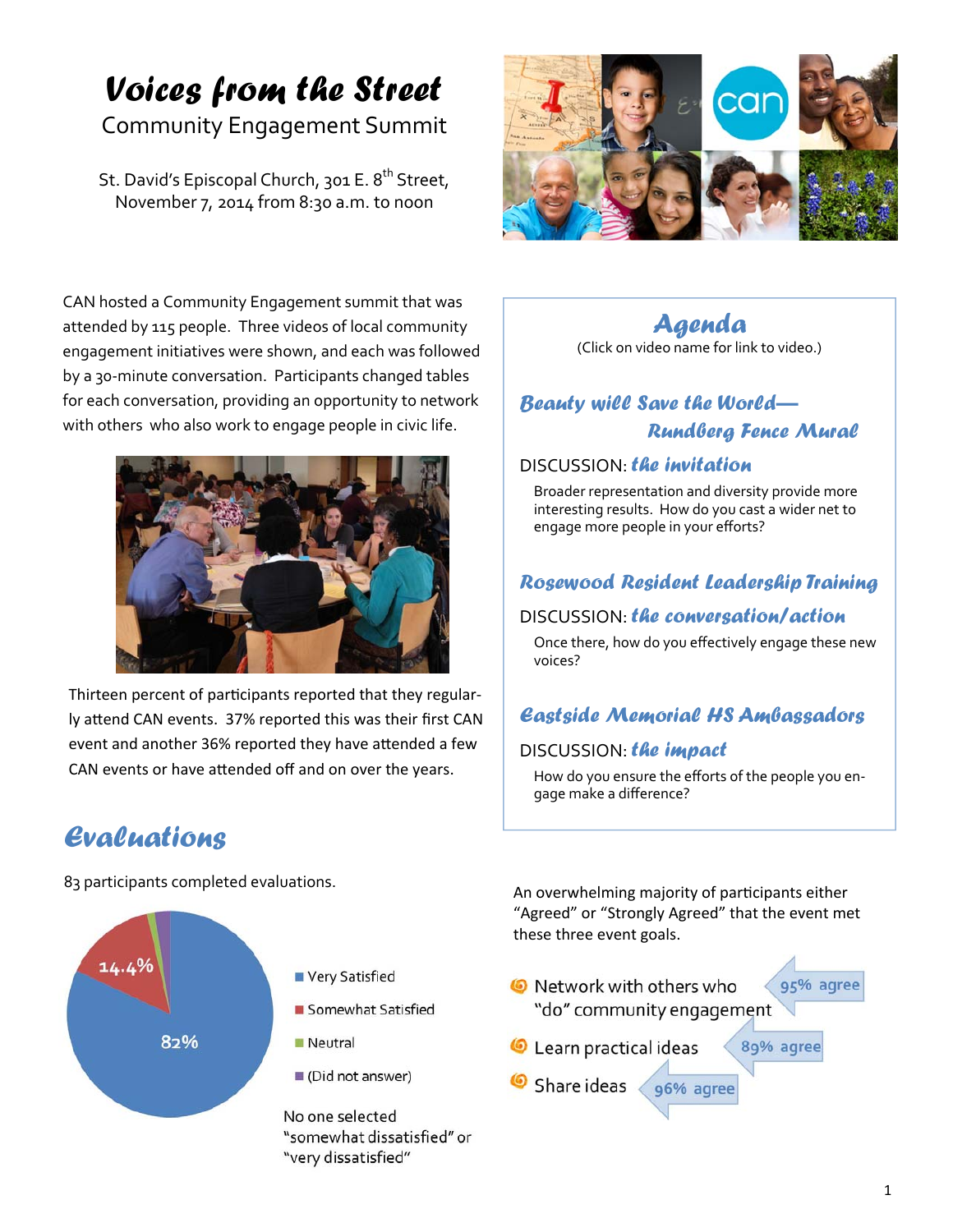#### *What is an idea you heard today that you plan to use in the near future? (full list of comments received are on pages 3 & 4)*

- Seek volunteers from the county being served "neighbor helping neighbor"
- Empower clients to achieve *their* agenda, not your own
- Neighborhood leadership development and training
- Community leaders create sustainability
- Be vulnerable—share your story
- Take conversations into the neighborhoods—a home, church or park

#### *What is one thing you wish institutional partners would do differently? (full list of comments received are on pages 5 & 6)*

- Meet people where they are
- Go when you aren't asking for something
- Come prepared to *collaborate*, not *help*
- Use trained professionals to plan and host meetings to make the best use of the community's time
- Provide childcare at meetings
- Collaborate with each other and compete less
- Work together to achieve common goals and projects
- Make civic engagement more fun
- Give better feedback
- Be agents of social change and engagement, not providers of social services
- Have more Spanish speakers
- Lift the veil of denial about racism/sexism/classism
- Partner with others who are already active in the neighborhoods
- Seek out neighborhood volunteers
- Be sincere about engagement—don't ask me if it really won't matter or change what you do
- Don't assume you know what people want or need—ask them!
- Don't write communities into grants without asking them and really partnering with them
- Have more forums like this, with the community and especially students, to gather ideas, discuss issues and to‐ gether look for solutions or recommendations
- Be open to a paradigm shift in how you operate
- Forget policy and think outside the box

### *What did you enjoy most about today's event?*

- Meeting new people, hearing new ideas
- Having facilitators for the community discussions was extremely helpful
- Conversations; facilitation style; "world café"; breakfast was great
- Conversation. The videos were great too!
- Interaction with people involved in diverse causes/work
- Lots of different perspectives that I had not yet encountered. I enjoyed having these real conversations candidly.
- The videos. I loved that they featured local organizations and how they're making an impact currently and bring‐ ing those featured individuals in the audience makes me feel more connected.
- Enjoyed the videos & then follow‐up groups. Liked the break‐up of the agenda—provided good flow.

### *What could we have done differently?*

- It would be beneficial to have real world examples of a problem and come up with the solution, or options.
- Time the meeting so workers can attend; provide child care; capitalize on retired people's skills
- More clearly define "community engagement" many different definitions and interpretations
- Invite the big dogs and the leaders of the companies that have a huge impact in Austin
- Maybe have some city/county/state leaders in attendance as equal participants, not giving speeches
- Network with Austin Creative Alliance and Freelancers Union to bring in other creative, civic-minded people.
- Be sure your final report is shared with as many people/institutions as possible to get everyone on the same page!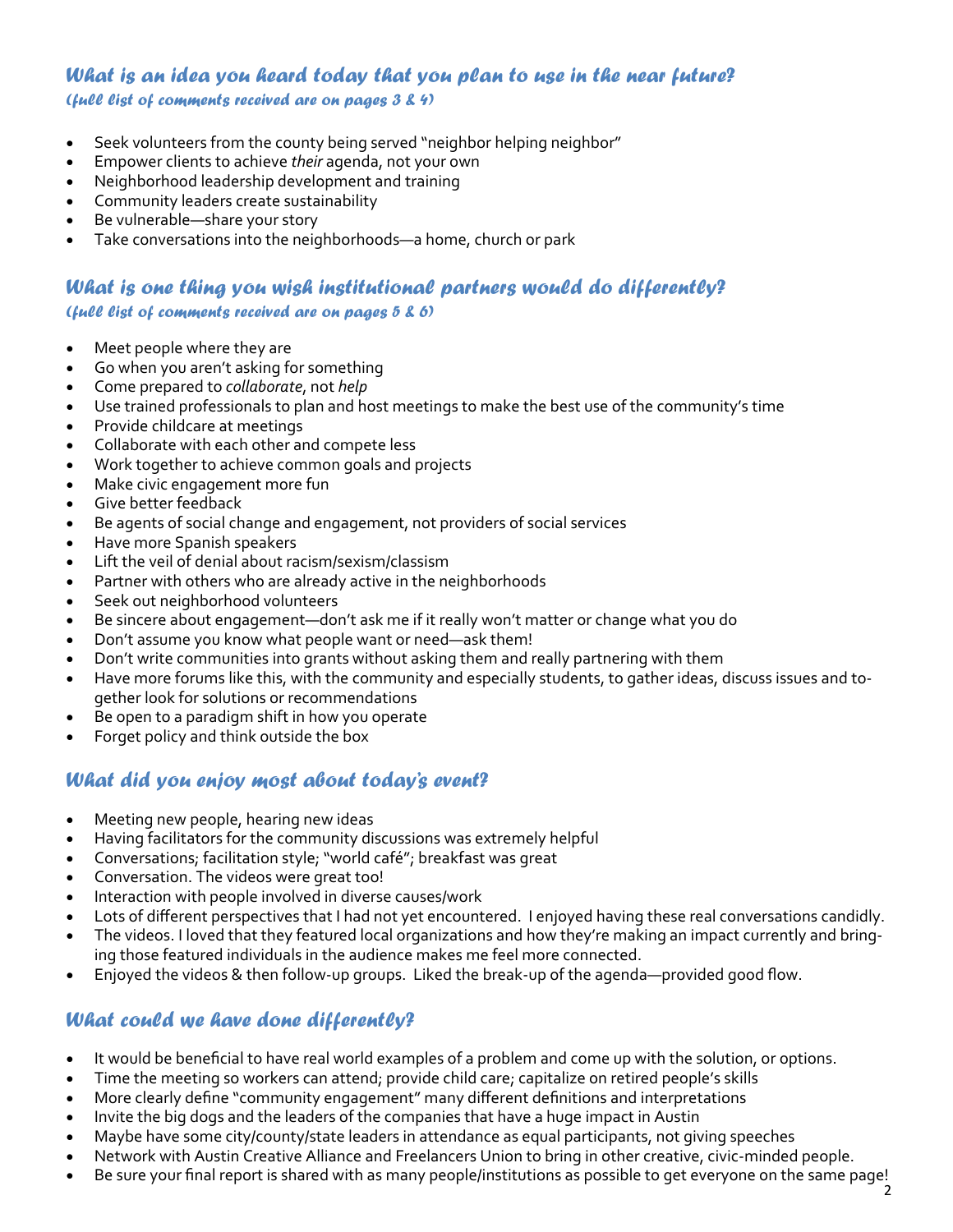### *What is an idea you heard today that you plan to use in the near future?*

- Use volunteers from other counties to help those in those counties- neighbors helping neighbors
- **Engaging our organization in the Undoing Racism Collec-**Ɵve's work
- Getting more parents involved in their children schools. CAC, PTA, or PTO
- Expect and accept non-closure
- Empower clients to provide input
- Time Banking The Art of Neighboring
- Partnerships and Pipelines
- The Art of Neighboring
- Build trust with community members without asking for anything. Know the community you want to impact
- Think more about the people in your community and engage them, also!
- Connecting to the wants of the community
- Use low-hanging fruit to build trust and agreement
- Acknowledge systemic
- I can accept my challenges and look for small successesparent support specialists
- Give presenters specific things that to focus on so that the message is clear
- NCCD Engagement Principles
- What is success if numbers didn't matter?
- Creating leaders in a community for greater reach
- Engaging the community at a time and place that works for their schedule. Making sure you present your idea in a culturally and linguistically appropriate way
- More of a reminder- celebrate small successes while keeping the longer vision in mind
- Creating leaders so we can create sustainability in the programs created
- Power of vulnerability/ self-disclosure
- Recruit my own volunteers (even though that's not my job)
- Include social service resources at your events
- Implement more ways to talk with people from different areas/backgrounds/interests, different "duck calls" and really get to know neighbors
- CAN website
- Remembering that people aren't "clients," "numbers," or "outputs"
- More advocacy for state funding
- Synergy- everyone doing more than their part
- Asking participants what they would like to see change and what are they willing to do to make those changes happen
- Create roles on the team, so people have buy in
- Participant of the month
- Be authentic and be open and vulnerable- telling your story will allow you to open the door for others to tell their story
- Connect with people on a personal level
- Create a workshop for community leadership
- You can work with community leaders to open doors to the community
- Plan events that help connect to basic needs of the population you aim to serve (ex. childcare, meals) and start a conversation there instead of forced participation
- Connected to agency that can provide services at my community center. Think about reviving advisory group
- World cafe model for meetings
- Focusing on relationships- prioritizing time to develop and foster relationships
- Leadership training- being yourself- "own" story
- Getting community involvement is the beginning of the relationship- it needs to be maintained!
- It is important to network
- Build relationships with stakeholders
- Start with leaders, be vulnerable and genuine to create trust, and create a safe space
- Leadership development in community empowerment; be open; resources
- Telling more stories as a form of advocacy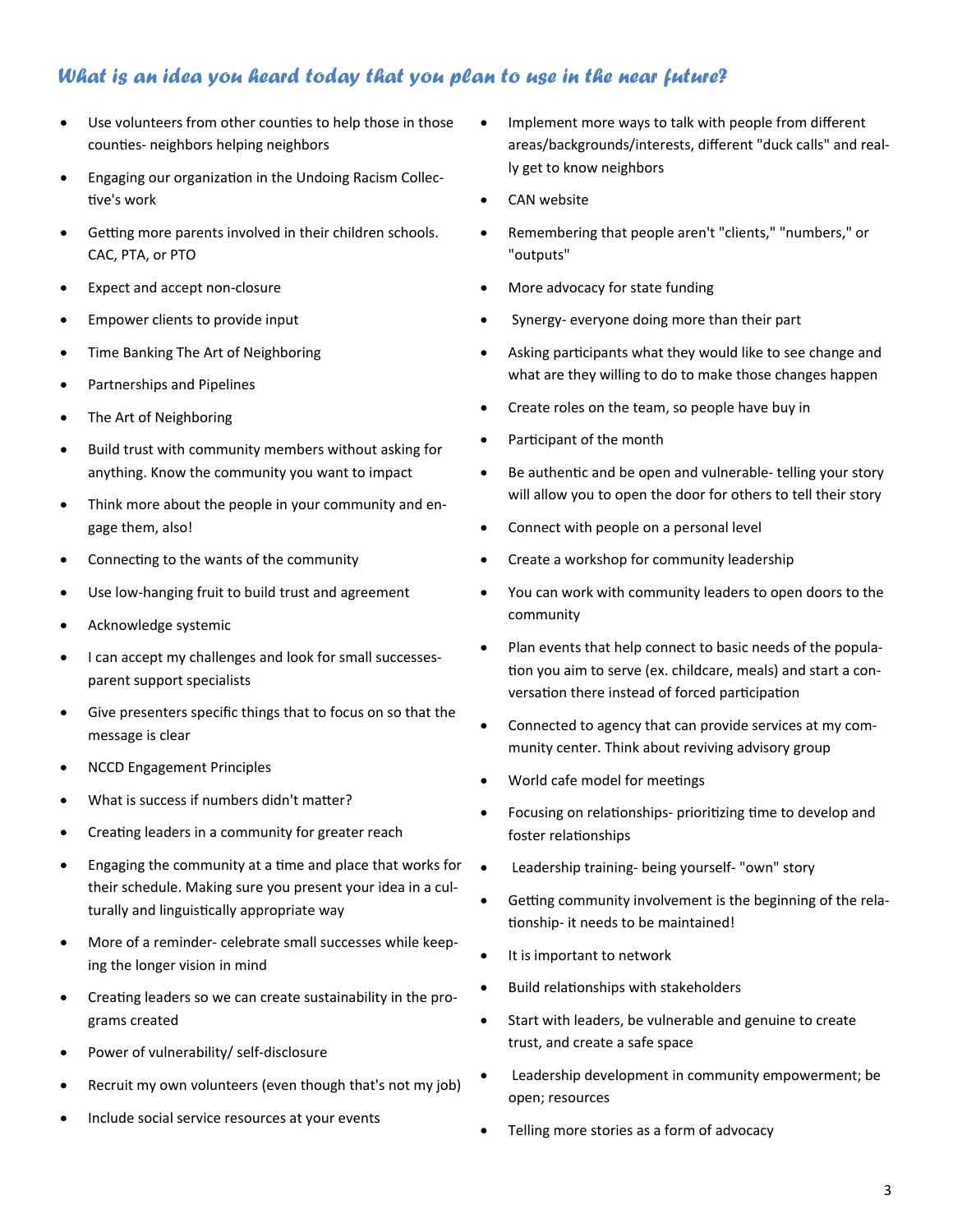### *What is an idea you heard today that you plan to use in the near future? (continued)*

- I plan to use the world cafe method in the future
- Develop support groups and appoint leaders
- Work more with schools
- Take the conversation to a different place, is not always a meeting in the office, a neighbors house, a church, a park, can be a good place to invite, engage, and have an impact
- Listen to the community and empower them through their traits strengths
- I am committed to seeing how the City of Austin can make use of webinars and Youtube to educate the public on critical topics
- Human potential as it relates to beauty in the world (different perspectives)
- Be thorough
- "Schools are the hub of our community"
- Empowering clients to serve as leaders/mentors, perhaps as "digital ambassadors"; Empower people to find their voice
- Consider sustainability, and think about empowering members to keep them engaged
- Important to create a space of inquiry
- I plan to use the mental conversation and the going out and beautifying the neighborhood
- Building on family component in communities/giving participants tools
- I plan to use stepping out of my realm and going out to other groups and getting engaged
- Building a group of parents and offering them parent leader-  $\bullet$

ship classes to help carry the message

- Reminded me of the power of house meetings
- Reach out to people through house meetings and build personal relationships to engage people
- Encourage inter-generational engagement
- Pay stipends to community representatives, offer meetings at work with childcare
- Stay connected to strong leaders
- Help the kids in East Austin
- Parent support specialists as engagement resources
- Language/vocabulary matters. That investment in training leaders works
- Just keep focus and make a change
- Leadership program w/ Rosewood- replicate this model with our workforce to get involved and improve our organization (our workforce mirrors our client base)
- Speaking with community (clients, volunteers, donors) and determining their specific needs; trying to deliver them. Don't just assume their needs, but provide realistic services. Also, I'd like to send out flyers door-to-door and near public transportation because many of our clients are isolatedmay not have a chance to have their voices heard
- Parents and students need tools and resources to feel welcome and want to participate in forums and discussions
- Give to get
- Provide a space of inquiry and ensure you follow-up on it.
- Making sure to let the community know they truly matter.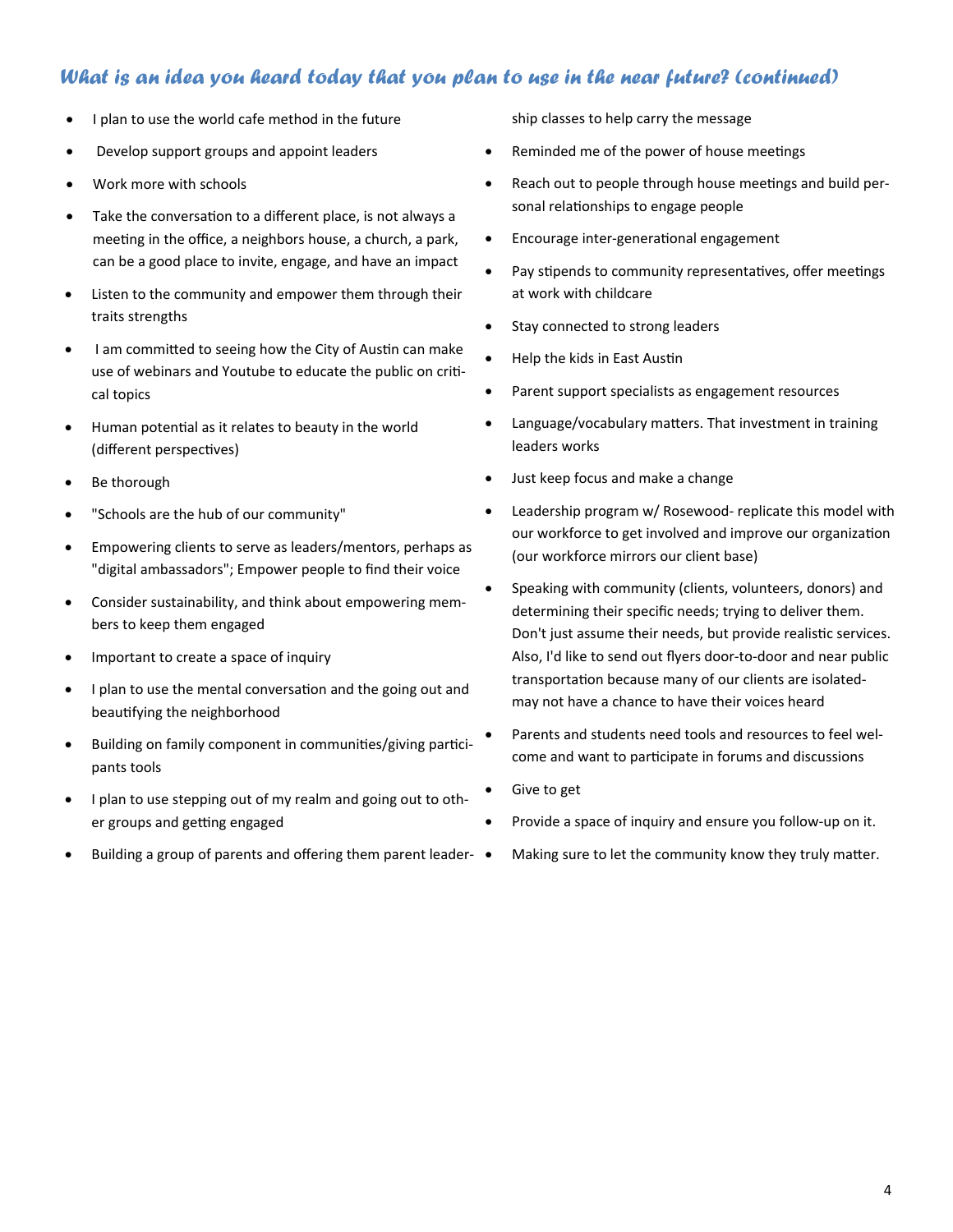### *What is one thing you wish institutional partners would do differently?*

- Go when you are not asking for something
- Come prepared to work and collaborate, not to help or.
- Would like to see more APD involvement in events like this
- Focus on individuals instead of just numbers
- Bring in trained professionals to help plan and host community meetings to make the best use of the community's time (make it worth their while)
- Tackling issues in a more direct manner, i.e. digging deeper into the root of an issue that would require more people resources rather than monetary resources
- Provide childcare at meetings
- Active outreach with more diverse populations- Latino and African-American faith organizations, clubs, school groups, parents
- Seek out neighborhood volunteers
- Connecting to all different classes, races, etc. of the community
- Advocacy for public transportation use
- Listening/acknowledging/honoring/involving those we are serving
- Understand how impactful the journey is for our clients
- Have a database so we know who is there and willing to network
- Be vulnerable
- Try new things: organizations often stick with the status quo for fear of failure
- Collaborate more- less competition
- Capitalize more on opportunities to create success through grassroots efforts
- Reduce barriers. Create opportunities for the people we serve to serve others. Everyone likes to feel like they are helping others
- Go out and listen to people where they are
- Hold the corporate world more accountable- financially, with donations, volunteering to mentor, etc.
- Communicate more, align efforts with other partners. Change approach of delivery: "what do you need" approach
- More CAN meetings and progress
- Make time to talk and listen
- Integrate ideas
- Step off dais/out of office, meet people where they're at
- Flexibility to be able to work together
- Door-to-door, small groups in communities- approach diverse groups with a diverse outreach group
- Understanding the culture and systems that create poverty
- I wish corporate partners would really volunteer side-by-side with the populations they are serving. There is a lot-some groups don't know about others
- Make civic engagement more fun
- Partnering with others instead of creating new trainings
- Have decision-makers sit in the rooms and converse with the individuals their decisions affect
- Come together to do something about the lack of affordable housing
- Be consistent and sustain efforts/programs
- Lift the veil/denial about systemic racism/sexism/classism
- Include schools, business/faith base, non-profits
- Go to the people and get their ideas! Identify key players in the community and get their input
- Create plans that are directed by those that will be directly impacted
- Work with each other
- Do a better job casting a wider net
- Give better feedback
- Partner with others that are already in community- change seats with everybody; expose to other people's viewpoints; CAN web site; people have the power
- Work together to achieve common goals and projects
- I wished they become agents to social change/engagement and not "social services" with a fixed "menu" of services that does not serve all in need
- Give the opportunity to the folks of all neighborhoods to be a part of decision-making